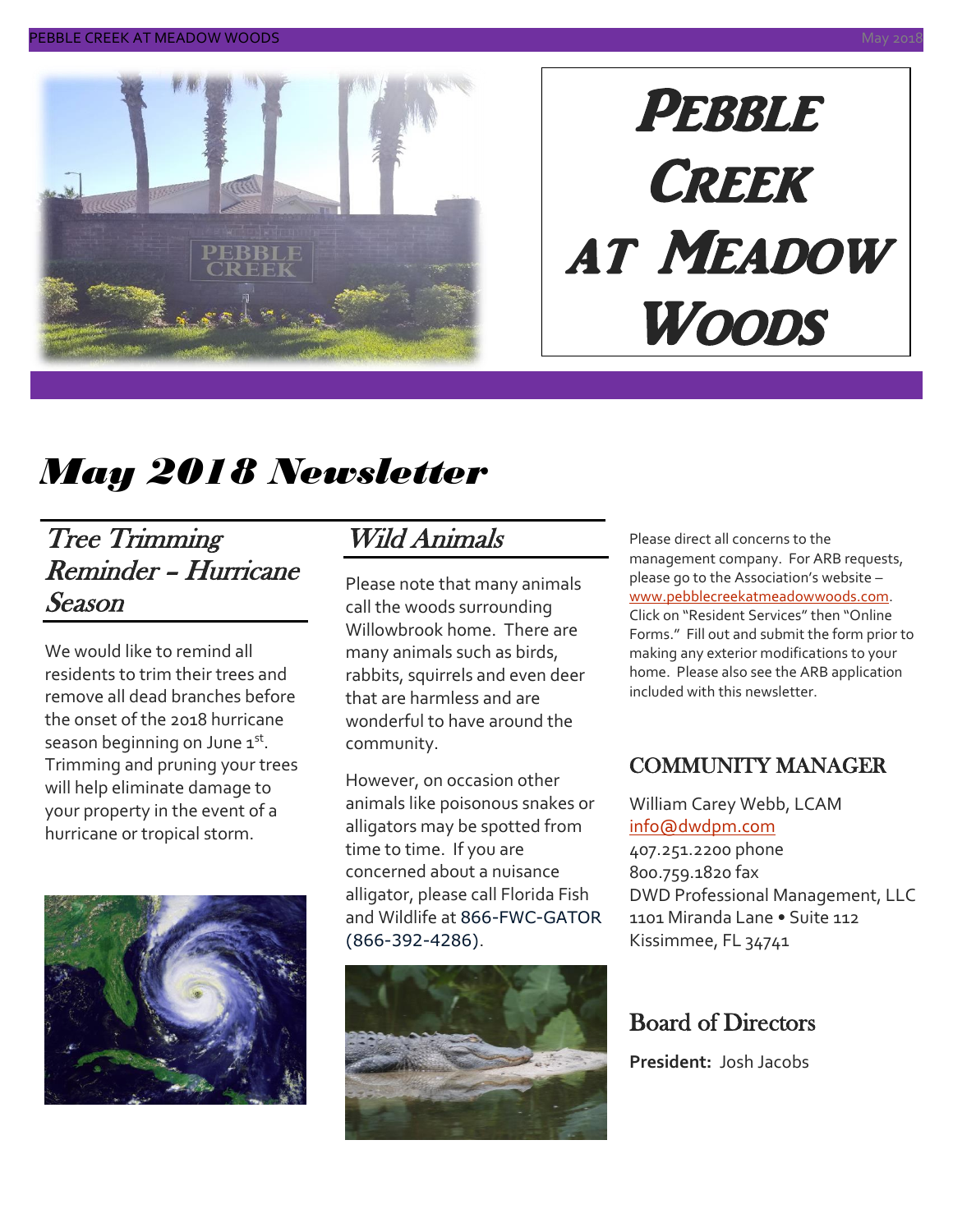### Architectural Changes (Exterior Modifications)

It has come to our attention that some homeowners are not familiar with the steps of the Architectural Review process. That is quite understandable. We would like to take this opportunity to help anyone in our community better understand this process.

If you are going to make any changes to the front of your property, including landscaping changes, or if you intend to make any structural changes to your property (i.e., room additions, pools, screen enclosures), then you will need to fill out the Architectural Review Committee (ARC) application.

These applications will always be available on your community's website and they are included in the monthly newsletter (please see the form below). Please follow the instructions on the form and submit all of the required documents for your requested change. When you are submitting an application to the ARC, remember to include the following:

1. Two (2) copies of the property survey that show the location of the proposed changed, alteration, renovation or addition.

- 2. Two (2) drawings of your plan(s).
- 3. Two (2) copies of color samples, if applicable.

Please note that applications submitted by fax or without two (2) copies of the survey, drawing, or color sample will be considered incomplete. If an application is incomplete, it will not be processed and will be returned to you.

If you have any questions, please call us at 407-251-2200, and we will be happy to assist you. Also note that management does NOT approve or deny any of these requests. We collect the applications and then submit them to the community's Architectural Review Committee (ARC). The ARC is a group of volunteer homeowners who review the applications and approve or deny the applications based on your community's written criteria (the architectural guidelines). Per Florida Statutes, this process may take up to 30 days.

As soon as the Committee makes a decision, we will mail you the letter of approval or denial. Please make sure you do not proceed with any improvements until you have heard from the Committee. I hope this helps everyone understand the Architectural Review process a little better. If this still leaves you with any questions, please feel free to contact our management office.

#### Suspicious Activity

If you see people walking through the neighborhood looking into vehicles, looking into the windows of a home, trying to force open a door, or any other suspicious or illegal activities, please call the Orange County Sheriff's Department at (407) 836-4357. **The Sheriff's Department is the only organization charged with the protection of your property, and they are the only organization with the authority to approach and stop these people and their activities**. Thank you.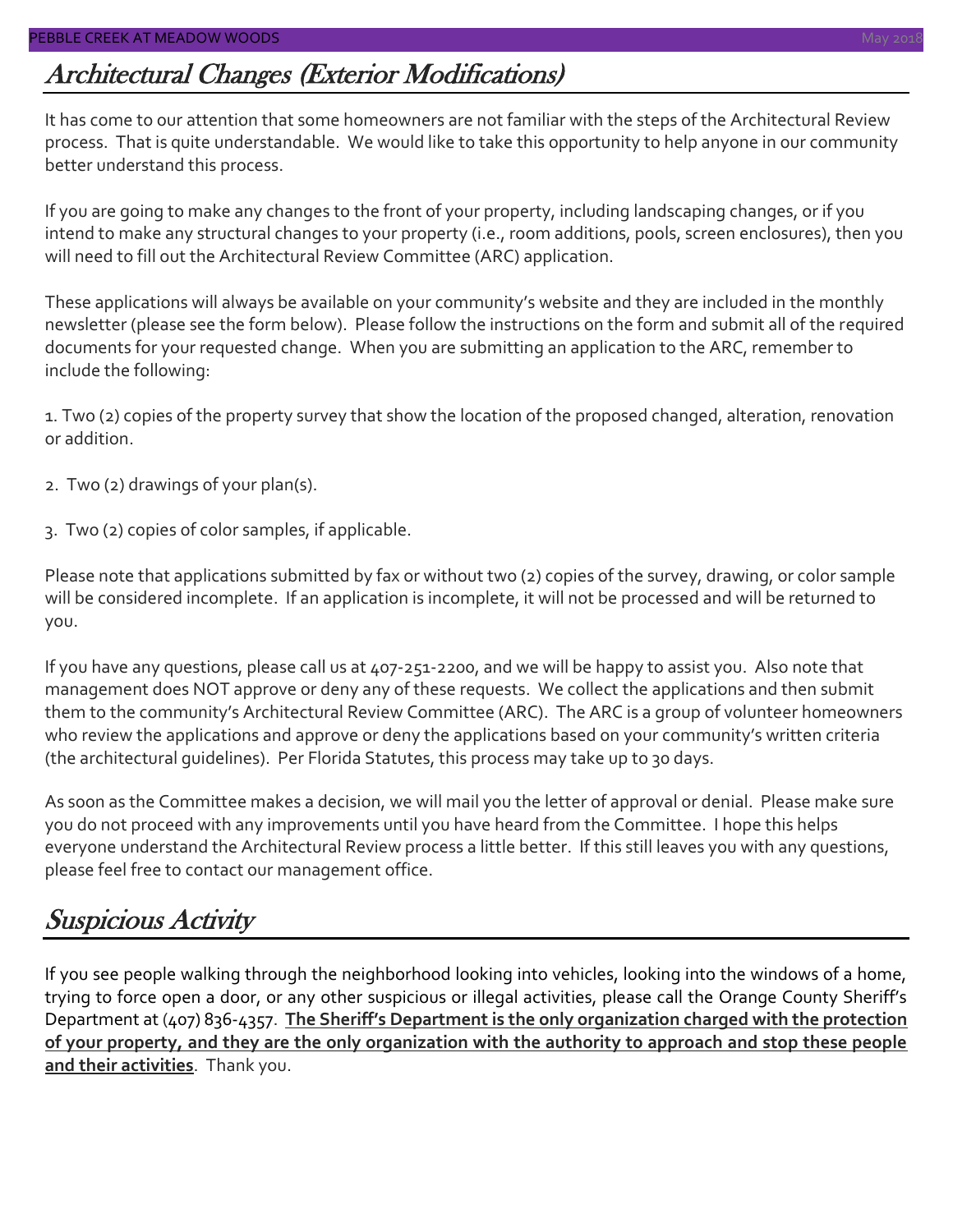### Parking Regulations

If your vehicle is parked on the street at night in the community, your car may be towed. Per the rules and regulations of our community, all vehicles must be parked in your garage or driveway at night. If a vehicle is parked on the street between the hours of 12 AM – 6 AM, it may be towed **without warning at the owner's expense**.

If your vehicle or a vehicle of a guest is towed due to a violation of the parking rules and regulations, you should **contact the towing company to resolve the situation**. *Do not call DWD Professional Management regarding a towing issue*. The Board has not authorized the management company to make ANY exceptions to the parking rules and regulations. If you do not follow these parking rules, you will be towed **at your own expense** and **will not be reimbursed for any reason**.

The towing company's contact information is as follows: **Universal Towing and Recovery, 407-816-0102, 8808 Florida Rock Road, Lot 102, Orlando, FL 32824**. We greatly appreciate your cooperation in this matter.

## Pool Rules

Please be advised that the pool closes at sundown every day. No unauthorized people may enter the pool after this time. Many people ask why the Association has chosen to close the pool at sundown. The answer is simple. **We did NOT choose this time**. The State of Florida decided this for us! *Since there is not enough light per State guidelines, we must close the pool when the sun goes down*.

Next, there is a list of pool rules located in the pool area. Please take a minute and review these rules. One of the most important rules is the age limit for use. If you are under the age limit, *you may NOT use the pool without a parent or guardian being present.* Accidental drowning in a swimming pool is a leading cause of death in Florida for children. Please be advised there are no lifeguards at the pool, and the maintenance personnel are *not* trained in CPR or pool safety. Failure to comply with the Pool Rules may also result in you being asked to leave the area.

Thank you for your cooperation with this matter. If you have any additional concerns or questions regarding this issue, please contact the management office.

## Please Lock Your Vehicles

Please make sure your vehicles are locked at night and all valuables that do not need to be in your vehicles are removed on a nightly basis. If you do notice someone looking in car windows, or trying to force open a car door, please call the Orange County Sheriff's Department at (407) 836-4357. Thank you.

#### Feral or Unsupervised Animals

It has been brought to the attention of the Board that some of the residents are feeding the stray animals in the community or they are allowing their animals to roam outside without supervision. According to Orange County Animal Control anyone who feeds stray/feral animals is considered the owners of these animals and is responsible for them. Please follow all Orange County ordinances regarding feral animals and please supervise and leash all pets when they are outside of your home. Allowing pets to roam freely outside poses a danger to your pets as well as to people within the community. Thank you for your cooperation and understanding.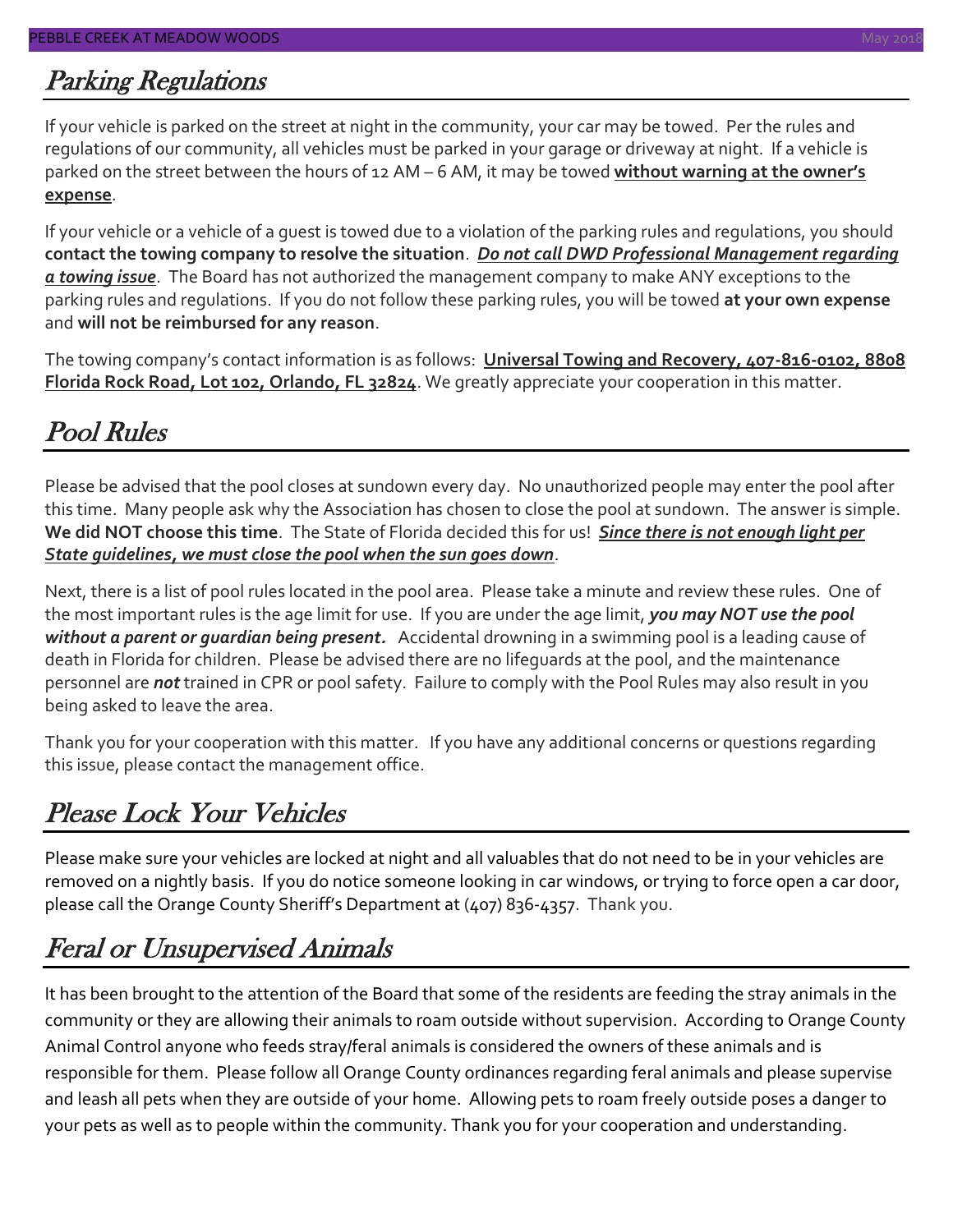#### Monthly Property Inspections

The community management company is tasked by the Board of Directors each month to complete an inspection of all properties within the community. Below is a list of some of the violations that they will be on the look-out for during these inspections:

- 1) Lawns that need maintenance or full replacement (weeds, dead spots, irrigation issues, etc.)
- 2) Houses that may need pressure washing or painting. Please be aware if the paint looks faded over 50% of the visible structure, if the concrete blocks are showing through the paint over 10% of the visible structure, or if there are settling cracks throughout the home that require caulking, then we will ask for the homeowner to repaint the house
- 3) Roofs that need pressure washing.
- 4) Fences in need of cleaning and/or repair
- 5) Driveways that may need repairs or pressure washing
- 6) Weeds and grass in flower beds and missing mulch or stones in flower bed area
- 7) Roofs with mold or broken/missing shingles
- 8) Parking in the grass
- 9) Commercial vehicles, recreational vehicles, or trailers in driveways

The community management company's staff members will inspect each property from the road in a vehicle, and they will take pictures of any violations. They will not go onto your property to complete their inspection. Please be kind to the inspectors when they are completing their monthly inspections. The staff members will always identify themselves when approached if you have questions. However, please do not approach them in a hostile or negative manner. They are there to complete a job as directed by the Board of Directors and to help the community.

If the inspectors find any problems with the exterior of your home, the management company will send you a letter notifying you of the violation. If you receive a violation letter, please feel free to contact the management company via email or by phone if you have any questions or if you need more time to correct the area of concern. The management company will work with you to make the needed improvements. Communication is very important so we can work together to maintain and improve our property values. Thank you for your cooperation regarding these matters.



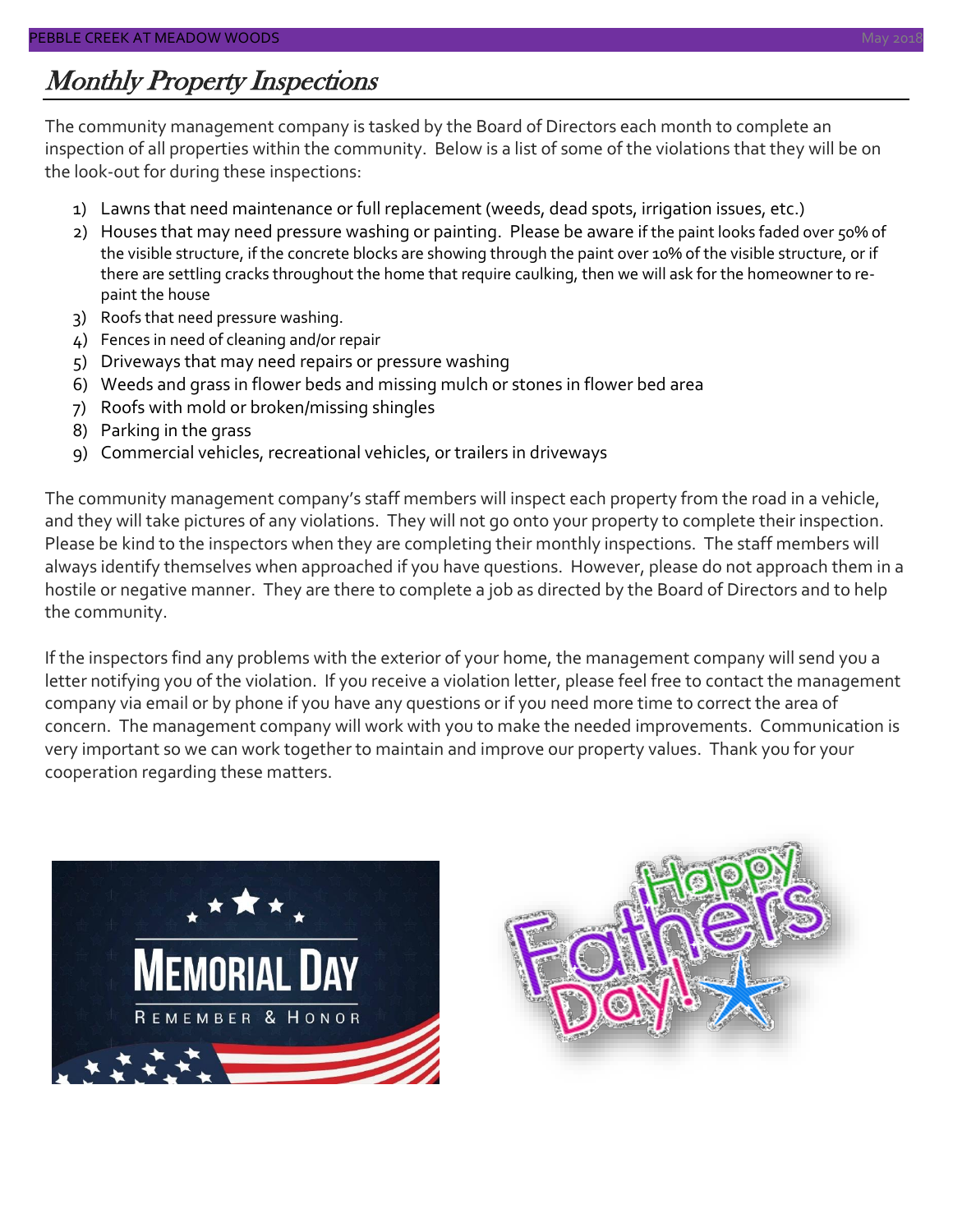#### **PEBBLE CREEK AT MEADOW WOODS HOMEOWNERS' ASSOCIATION, INC.** MAIL OR EMAIL FORM TO: 1101 Miranda Lane, Suite 112, Kissimmee, FL 34741

PHONE: 407-251-2200 FAX: 800-759-1820 EMAIL: [info@dwdpm.com](mailto:info@dwdpm.com)

#### **ARCHITECTURAL REVIEW BOARD (ARB) APPLICATION**

| Mailing Address: _____________                                                                                    |                                                                 |                     |                                      |                                                                                                                                                                                                                                |  |  |
|-------------------------------------------------------------------------------------------------------------------|-----------------------------------------------------------------|---------------------|--------------------------------------|--------------------------------------------------------------------------------------------------------------------------------------------------------------------------------------------------------------------------------|--|--|
|                                                                                                                   |                                                                 |                     |                                      | E-mail: E-mail: E-mail: E-mail: E-mail: E-mail: E-mail: E-mail: E-mail: E-mail: E-mail: E-mail: E-mail: E-mail: E-mail: E-mail: E-mail: E-mail: E-mail: E-mail: E-mail: E-mail: E-mail: E-mail: E-mail: E-mail: E-mail: E-mail |  |  |
|                                                                                                                   |                                                                 |                     |                                      | In Accordance with the Declaration of Covenants, Conditions and Restrictions and the Association's Rule and Regulations, Installation                                                                                          |  |  |
|                                                                                                                   | must conform to this approval and the Association's quidelines. |                     |                                      |                                                                                                                                                                                                                                |  |  |
| I hereby request consent to make the following changes, alteration, renovations and /or additions to my property. |                                                                 |                     |                                      |                                                                                                                                                                                                                                |  |  |
| ( ) Fence                                                                                                         | () Swimming Pool                                                |                     | () Lawn Ornament () Screen Enclosure | () Landscaping                                                                                                                                                                                                                 |  |  |
| ( ) Patio                                                                                                         | () Exterior Color                                               | () Lawn Replacement | $( )$ Other                          |                                                                                                                                                                                                                                |  |  |
| Description:                                                                                                      |                                                                 |                     |                                      |                                                                                                                                                                                                                                |  |  |

Attach two (2) copies of the property survey that shows the locations of the proposed change, alteration, renovation or addition.

\_\_\_\_\_\_\_\_\_\_\_\_\_\_\_\_\_\_\_\_\_\_\_\_\_\_\_\_\_\_\_\_\_\_\_\_\_\_\_\_\_\_\_\_\_\_\_\_\_\_\_\_\_\_\_\_\_\_\_\_\_\_\_\_\_\_\_\_\_\_\_\_\_\_\_\_\_\_\_\_\_\_\_\_\_\_\_\_\_\_\_

Attach two (2) drawings of your plan(s). Attach two (2) color samples, if applicable.

#### **NOTE: Applications submitted by fax or without two (2) copies of the survey, drawing, or color sample will be considered incomplete. If an application is incomplete, it will not be processed and will be returned to you.**

I hereby understand and agree to the following conditions.

- 1. No work will begin until written approval is received from the Association. You have 60 days from the approval date to complete the work. If not, then you must reapply for ARB approval.
- 2. All work will be done expeditiously once commenced and will be done in a professional manner by a licensed contractor or myself.
- 3. All work will be performed timely and in a manner that will minimize interference and inconvenience to other residents.
- 4. I assume all liability and will be responsible for any and all damages to other lots and/or common area, which may result from performance of this work.
- 5. I will be responsible for the conduct of all persons, agents, contractors, subcontractors and employees who are connected with this work.
- 6. I am responsible for complying with all applicable federal, state and local laws, codes, regulations and requirements in connection with this work. I will obtain any necessary governmental permits and approval for the work.
- 7. Upon receipt DWD Professional Management, LLC will forward the ARB Application to the Association. A decision by the Association may take up to 30 days. I will be notified in writing when the application is either approved or denied.

ALL HOMEOWNERS ARE RESPONSIBLE FOR FOLLOWING THE RULES AND GUIDELINES OF THEIR ASSOCIATION WHEN MAKING ANY EXTERIOR MODIFICATIONS.

| Signature of Owner(s): |  |
|------------------------|--|
|                        |  |

|                                        |             | Date: ______________________ |                                     |                                                      |  |
|----------------------------------------|-------------|------------------------------|-------------------------------------|------------------------------------------------------|--|
|                                        |             |                              | <b>DO Not Write Below This Line</b> |                                                      |  |
| This Application is hereby:            | () Approved |                              | ( ) Denied                          |                                                      |  |
|                                        |             |                              |                                     |                                                      |  |
|                                        |             |                              |                                     |                                                      |  |
|                                        |             |                              |                                     |                                                      |  |
|                                        |             |                              |                                     |                                                      |  |
|                                        |             |                              |                                     |                                                      |  |
|                                        |             |                              |                                     |                                                      |  |
| Date Received <b>Exercise Services</b> |             | Mailed to Assoc.             |                                     | Mailed to Owner<br><u> Looman and Communications</u> |  |